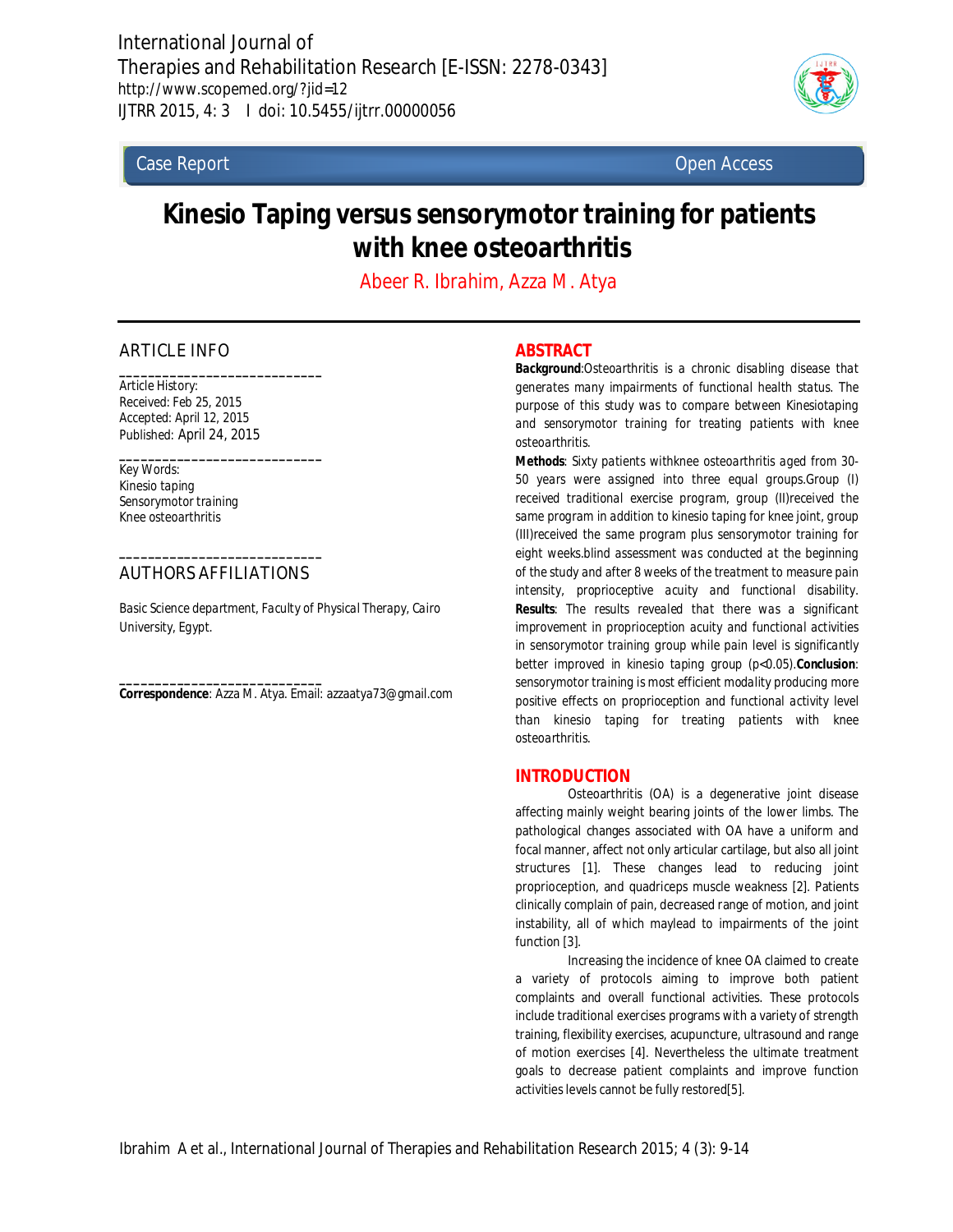Recently, attention has been given to other approaches that focus on improving sensorimotor function by emphasizing sensory inputs, such as proprioception training and neuromuscular exercises [6,7].These training may allow patients to develop adequate motor skills for dealing with potentially destabilizing forces on the knee that may be encountered during activities of daily living ,thus would be of value in improving the functional activities of p knee OA patients [8].Sensorimotor training is a form of exercise that was designed for management of patients with chronic musculoskeletal pain syndromes. It is emphasizes progressive challenges to sensory motor system aiming to restore normal motor program, increase dynamic joint stability and decrease joint loading forces. [9,10].

 Kinesio tape, invented by KenzoKase in 1996, is a new application of adhesive taping. It is a thin and elastic tape which can be stretched up to 120—140% of its original length, making it quite elastic and resulting in less mechanism constraints, compared with conventional tape. Kinesio taping, an organized wrapping technique using special type of tape proposed by Kase, is claimed to be able to reduce pain, swelling and muscle spasms [11]. Different studies revealed the effects of knee taping onminimizing pain intensity, increasing muscle strength, improving gait pattern and enhancing functional outcome of patients with sports injury, OA and patellofemoral joint function.[12-14].

 Also, it is hypothesized that the tactile sensation added to the skin by the tape affects the excitatory attributes of the central nervous system interacting with motor control, and serves to sufficiently change muscular power [15]. Among literature, there is lack of experimental clinical trials which explore the therapeutic effects of kinesio taping and /or sensorymotor training in patients with knee osteoarthritis. Hence, the aim of the current study was to compare between Kinesio taping and sensorymotor trainingon pain intensity,proprioception acuity and functional dis abilities in patients with knee osteoarthritis.

## **Materials and methods**

 This study was approved by the ethical committee of the Faculty of Physical Therapy, Cairo University. Participation was voluntary and participants provided written consent to be involved in the study

## **Subjects**

 This is a randomized single blind study in which sixty patients of both gender (18 male, 42 female) with unilateral chronic knee OA were recruited from the outpatient clinic of the Faculty of Physical Therapy, Cairo University. Their mean age was 38.8± 7.2 years, height  $170.7 \pm 8.7$  cm, and weight  $88.3 \pm 13.8$  kg. Patients were diagnosed by an orthopedist as having grade II knee OA with the presence of knee pain, osteophytes and definite joint space narrowing based on the American College of Rheumatology criteria [16]. The exclusion criteria were rheumatoid arthritis, intra-articular steroid injection, knee surgery, any neurological condition affecting lower limbs, or use of assistive devices for walking. All patients were refrained from seeking other forms of treatment during the study.

## **Instrumentations**

1- Visual analogue scale (VAS): The level of knee pain was assessed using VAS before taping application and after compliance of all treatment sessions. Its validity and reliability have been have been tested [17].

2- Isokinetic dynamometer: Biodex 3 Pro Multijoint system (Biodex Medical Inc., Shirley, NY) was used to detect joint position sense through active repositioning accuracy test. This test can measure the patient's ability to repositioning a target angle. The difference between the target angle and the reposition angle is known as the reposition error. The absolute value of this error was used in analysis[18]

#### **procedures**

Patients were randomized into three equal groups, crossover between groups was not allowed to avoid the order and carry over effects between treatments; Group (I) received traditional exercise program, group (II) received the same program in addition to kinesio taping for knee joint, group (III) received the same program plus sensorymotor training. All measures were conducted at baseline and after 8 weeks by an assessor who was blinded to the group allocation. Assessment included measurement of pain intensity, proprioceptive acuity and functional disability

#### **pain intensity:**

Pain intensity was measured by Visual numerical scale (VNS), the subject was asked to choose a number between 0 and 10 on a 1 cm chart with 0 indicating no pain and 10 indicating unbearable pain. The subject marked the number corresponding to the average pain level experienced [17]. **proprioception acuity:**

Proprioception acuity was determined using the passive– active joint position reproduction method, which has been reported to be a valid method in the evaluation of proprioception [18]. Biodex 3 Pro multijoint Isokinetic dynamometer (Biodex Medical Inc., Shirley, NY, United States) was used to test the ability of the patient to actively repeat the passively positioned knee angle. The target angle was 45and the test was repeated three times and the difference between the target angle position and the patient perceived end range position was calculated and averaged.

#### **Measurement of Functional disability level:**

The functional disabilities related to knee OA were measured by the arthritis impact functional assessment scale. This scale has been shown to be reliable [19]. It assess the level of disability on five subscales including pain, walking distance, walking aids, standing, and climbing stairs. Patients were asked to rate their pain and ability to perform various ADL, scoring between 0 and 24 points. Lower scores indicate better subjective functional abilities.

#### **Exercise program**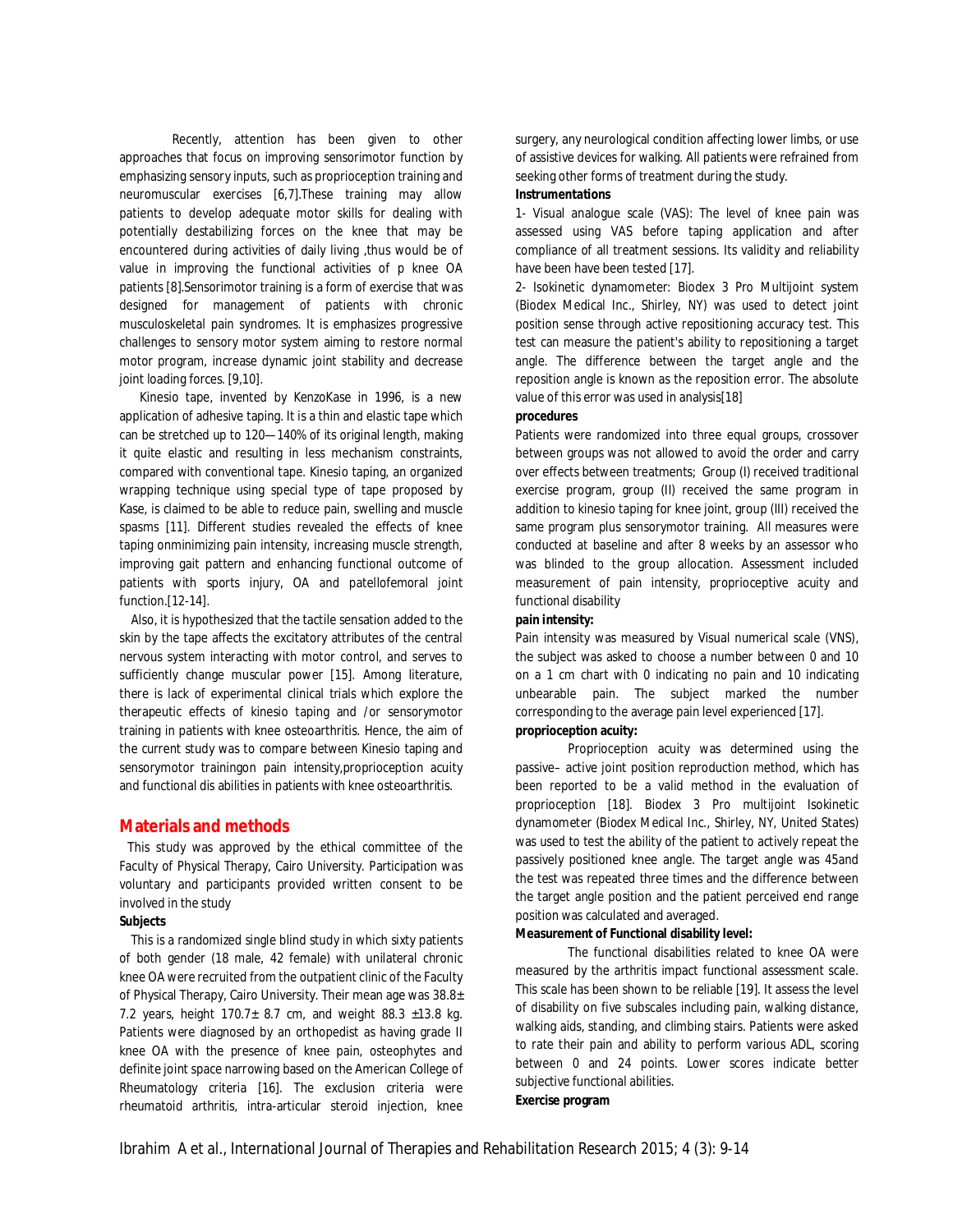Patients in all groups receive the same traditional exercise program included Rang of motion ,isometric and isotonic exercisesfor three sessions /week on alternate days for 8 weeks in succession. The exercise program was carried out according to the following protocol:

In the first to third weeks of the treatment, exercises include Range of motion for the knee joint, quadriceps / hamstring isometric strengthening exercise and stretching exercises for hamstring and calf muscle in thefourthto sixth weeks (in addition) exercises included short-arc terminal extension exercise for the knee joint, Straight leg raising exercises and isometric exercises for the abductor and adductor muscles of the hip joint. In the seventh and 8th weeks (in addition to previous) , patients performed a Short-arc terminal extension exercise with resistance for the knee joint and isotonic strengthening exercise with resistance for the hamstring muscles [6].

## **Sensorymotor training**

Patients were exercised through three stages: static, dynamic, and functional. Within each stage patients' progress through exercises in different postures, bases of support, and challenges to their center of gravity. Sensory motor training was performed 3 times per week for 8 weeks. It applied gradually from easy to difficult and the patient was not progressed to a more difficult stage until performing the easier one according to the following protocol [20- 22]:

1st and 2nd weeks: Static phase:

1. standing upright position (30 sec) begin with a firm surface, then on a soft surface

2. Single leg stance with open eyes then closed eyes (first the affected limb, then the non-affected limb) for 10 sec on a firm surface, then on a soft surface.

3. Half-step position for 10 sec with repetition of 3-5 times during session.

4. One-leg balance for 10 sec (weight bearing on affected knee). 3rd and 5th weeks: Dynamic stage, in addition:

1. Forward stepping lunge exercise.

2. T-band kicks exercise (weight bearing affected knee).

6th and 8th weeks: Functional phase, in addition:

1. Walking exercise on a firm surface, then progress to on a foam surface:

(a) Toe skipping with toes straight ahead for 20 min, toes pointing outward for 20 min and toes pointing inward for20 min.

(b) Heel skipping with toes straight ahead for 20 min, toes pointing outward for 20 min and toes pointing inward for 20 min.

2. Squatting exercise: against a wall and away from the wall, begin with One leg squats on the affected and non-affected limb.

3. Balance exercise on wobble board:

(a) Multidirectional rolling movement from sitting positon.

(b) Multidirectional rolling movement from standing position on both legs between parallel bars with eyes open, then eyes closed.

(c) Multidirectional rolling movement from standing position on one leg between parallel bars with eyes open, then eyes closed.

(d) Balance with two legs, multidirectional, eyes open then eyes closed.

(e) Balance with one leg, multidirectional, eyes open then eyes closed

#### **Kinesio taping application**

Kinesio tape was pre-cut and then individually tailored to each subject just before application .The Superior 'Y' technique was used.The tape measure from the mid-thigh to just below the knee cap . The K-tape was applied from origin to insertion for the facilitation of quadriceps muscle. The split Y application was applied at superior pole of the patella. Patient was instructed to assume a sitting position with affected leg out of the bed and hip jointmaintained in flexed position. The application of tape began with the Kinesio "Y" strip approximately mid-thigh over the vastusmedialis muscle with (25% of available) or paper off tension until "Y" in Kinesio strip reaches the superior pole of the patella. Glue activation was initiated prior to any further patient movement. Then patient will flex the knee to maximum flexion. The tails of the kinesio strip was then applied around the medial and lateral border of the patella with light (25% of available) or paper off tension. The tip of the tail should end with no tension on the tibial tuberosity. Again initiation of glue activation will be done prior to any further patient movement [23].

Second tape was applied for mechanical correction. It consists of application of mechanical correction with tension on the tail of "I" strips. With this technique the tension was placed on the tape to use "the recoil effect" of the elastic quality of the kinesio tape to create proprioceptive tension. The base of the "I" strip was applied on the medial joint line while knee in relaxed position. With one hand the base was held to ensure no tension be added during application.Then tail of "I" strip was applied with moderate (50% of available) and inward pressure along the inferior pole of the patella. The last approximately one inch of the tail was applied with no tension on lateral joint line. All patients was instructed to wear tape for two days and return for review after 24 hours removing tape. Subjects were also be instructed to remove tape if they fill itching, heat redness or discomfort [24].

#### **Data Analysis**

The data was analyzed using SPSS for Windows software, version 18.0 (SPSS, Inc., Chicago, IL). Statistical significance was set at *P* = 0.05. Paired *t*-tests were performed to detect any differences between baseline and post-treatment values within groups including: VAS pain score,proprioception accuracy,andfunctional disability score. Analyses of variance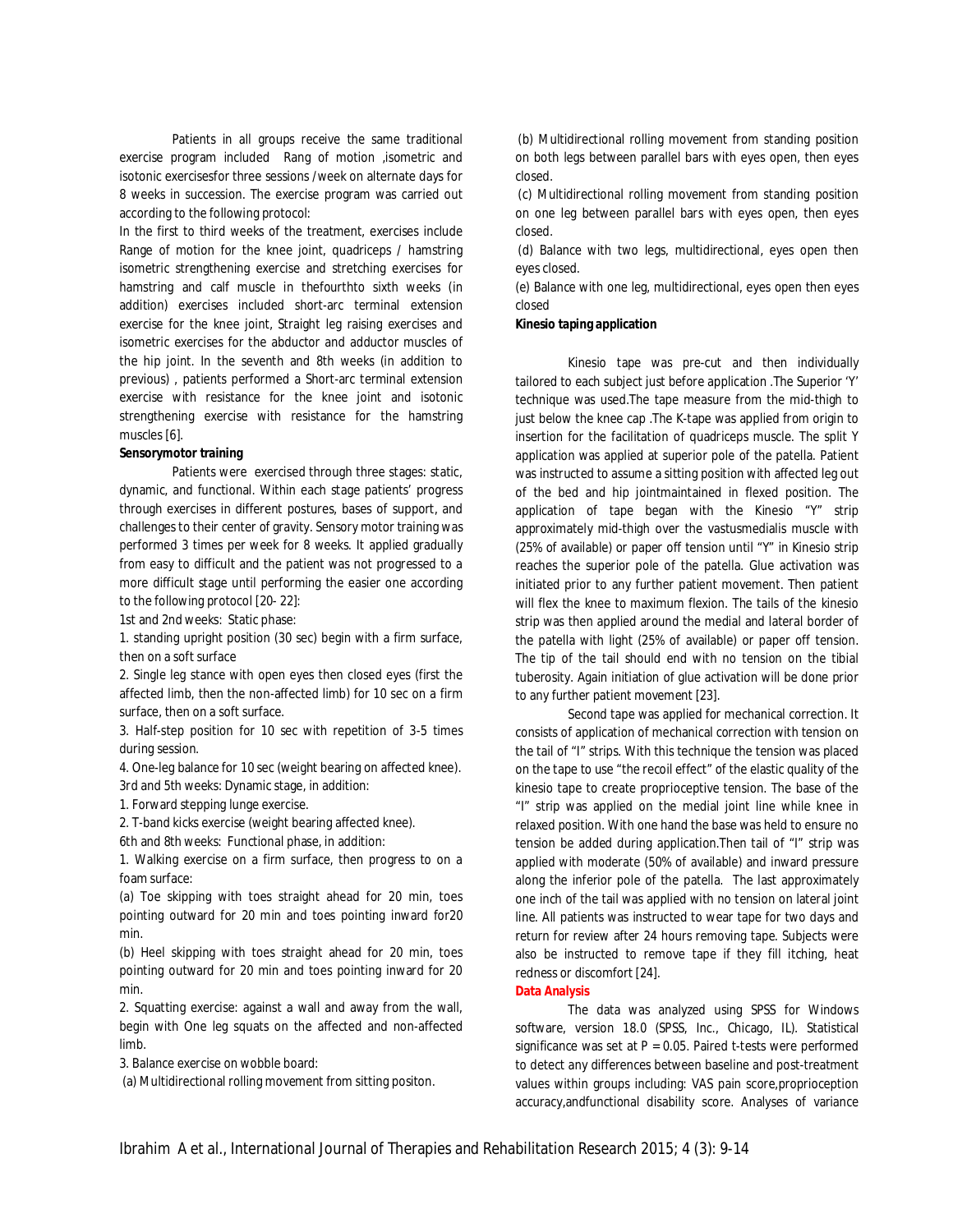test was used to determine differences between groups for all measured parameters

## **RESULTS**

60 patients with knee osteoarthritis, aged from (30 to 50) years who fulfilled the inclusion criteria agreed to participate in the study and were randomly allocated to either the exercise (group I) , taping (group II) or sensorymotor (groupIII) treatment groups. Demographic characteristics and baseline measurement of the three groups before the treatment are shown in (Table 1). There was no significant difference between the three groups regarding age, weight,hight and symptoms duration at the baseline measurements (P**>**0.05).

# **Table 1.Demographic data and baseline assessment of 60 Patients**

| <b>Variables</b>               | <b>Group A</b>  | <b>Group B</b>  | Group C          | F     | P     | Sig.      |
|--------------------------------|-----------------|-----------------|------------------|-------|-------|-----------|
|                                | $Mean \pm SD$   | $Mean \pm SD$   | $Mean \pm SD$    | ratio | value |           |
| Age (year)                     | $38.7 + 7.7$    | $38.6 + 7.5$    | $37.6 + 5.6$     | 0.094 | 0.911 | <b>NS</b> |
| Height(cm)                     | $170.9 \pm 7.9$ | $171.8 + 9.6$   | $169.4 \pm 8.9$  | 0.4   | 0.67  | <b>NS</b> |
| <b>Body</b><br>weight (Kg)     | $85 + 1.96$     | $85.3{\pm}8.99$ | $85.47 \pm 7.66$ | 1.02  | 0.36  | NS.       |
| Symptom<br>duration<br>(month) | $13.8 \pm 3.4$  | $15.2 + 2.7$    | $14.2 + 3.2$     | 1.87  | 0.163 | <b>NS</b> |

#### **Pain intensity**

Fig.1 represents comparison between the mean differences of VAS score between groupsbefore and after treatment. The results revealed that,Kinesio taping group(group II) showed a highly significant reduction in the pain intensity compared with the exercise and sensory motor training groups.

# **Fig.1. Comparison between pain intensity pre and post treatment between groups**



#### **Proprioception acuity**

Regarding proprioception acuity, no statistically significant difference ( $p > 0.05$ ) was found between the groups at pretreatment measurement. post-treatment measurement comparison between groups showed a highly significant improvement in proprioception accuracy ( $p = 0.001$ ) in favour of the sensory motor group (group III), Fig. 2.

## **Fig.2. Comparison of proprioception accuracy between groups pre and post treatment**







Fig.2. Comparison of proprie ception accuracy between groups pre and po

## **Functional disability**

Analysis of the functional disability results revealed that subjects in sensory motor training group (group III) experienced significant reduction in the functional disability of the knee joint, compared withpatient in the kinesiotaping and exercise groups fig.3.

#### **DISCUSSION**

This study was designed to compere between the effect of kinesio taping and sensory-motor training on pain intensity, proprioceptive acuity and functional disabilityin patients with knee OA. The results of the current study demonstrated that subjectsin sensory motor group(group III) experienced significant reduction in knee joint dysfunction, and improvement in proprioception accuracy than those in the kinseo tape group (group II). However, Pain was significantly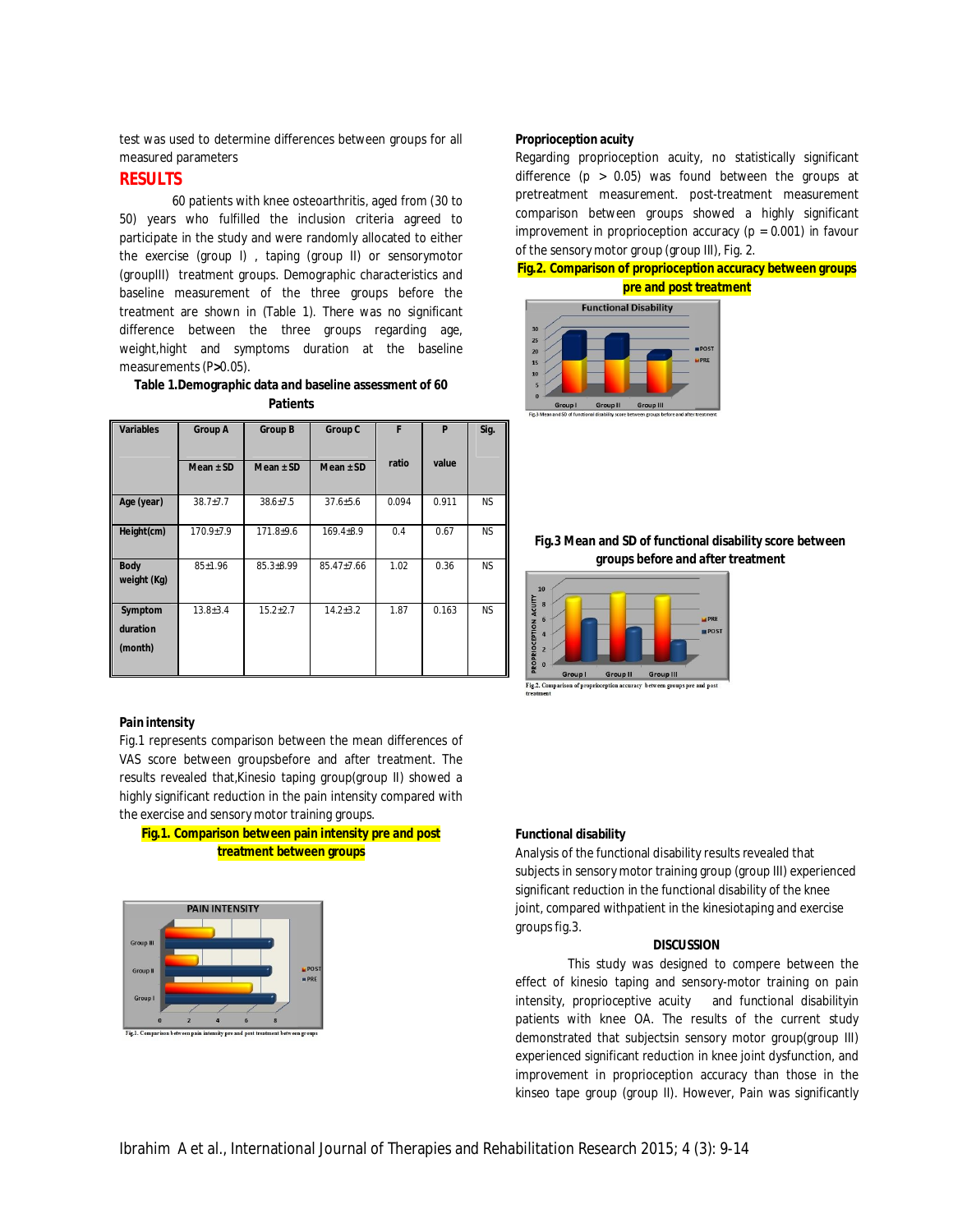reduced in kinsio tape group compared with the sensory motor group.

Pain modulation via the gate control theory is one plausible explanation for such a change determined in the kinesiotape group, because it has been proposed that tape stimulates neuromuscular pathways via increased afferent feedback. Under the gate control theory an increase in afferent stimulus to large-diameter nerve fibers can serve to mitigate the input received from the small-diameter nerve fibers conducting nociception[25].

One potential mechanism that might account for the observed pain relief is fit with the accepted theory of patellar malalignment in both anterior knee pain and knee OA, where there is lateral displacement of the patella relative to the femoral trochlear groove resulting in increased the peak patellofemoral pressure forces and loading of the lateral facet. Taping is thought improve patellar alignment by correct tracking of the patella, so change the patellofemoral joint contact area, which relieving pressure on the damaged lateral facet of the patellofemoral and reduce joint stress [26].

Additionally, it is possible that alternative mechanisms may explain the pain relieving effects of patellar tape. Importantly, the infrapatellar fat pad is one of the most pains-sensitive structures in the knee joint which inflamed secondarily to knee joint pathology and is often described as a potential source of pain in knee OA, it is possible that the patellar tape may shortening the soft tissue of the fat bad, that reliving pain based on the principle that inflamed soft tissue doesn't respond well to stretching [27].The findings of the present study lend support to the work of Hinman et al., who concluded that therapeutic taping has a significant immediate impact on pain when compared with neutral and untapped condition in patients with knee arthritis<sup>[28]</sub>.</sup>

In the present study the addition of sensory motor training to the traditional exercise produced better improvement of proprioception accuracy.Maintaining functional joint stability through complementary relationships between static and dynamic restraints is the role of the sensory motor training. The sensory motor training encompasses all of the sensory, motor, and central integration and processing components involved in maintaining functional joint stability.Theoretically, it could be predicted that sensorimotor training affects proprioception more than classic traditional exercise program as sensorimotor training improves sensory input to the central nervous system thus improving sensorimotor function of the knee joint. Kinesthaesia and balance training were reported to improve proprioception and functional performance of knee OA patients [19]

The complex interactions and relationships among the individual components of the sensory motor system make measuring and analyzing specific characteristics and functions extremely difficult. Adding further complexity are the numerous compensatory mechanisms interspersed throughout the

system. For example, the normal ability to close one's eyes during stance without loss of postural equilibrium resides with the ability of the somatosensory and vestibular senses to provide sufficient afferent information despite the absence of visual input. Similarly, vestibular sense deficient persons are able to maintain equilibrium as long as visual or somatosensory (or both) inputs are available[30]**.**

The results of sensory motor training group in line with the findings of recent research work done by **Demirhan et al., 2005** who investigated the effects of a short term program of balance and kinaesthesia exercise on knee osteoarthritis. The results showed statistically significant positive changes in the kinaesthesia group compared with the strengthening group in functional performance and pain, and this matched with the result of sensory motor training group[32].

Also, the findings of the current study are in agreement with those of**Jau-YihTsauo et al. 2008** who conducted a studyon osteoarthritic patients to investigate the effect of sensory motor training on knee proprioception and function using active joint repositioning, functional testing, and self-report function with the western Ontario and McMaster universities arthritis index before and after the eight-week intervention. It was concluded that there was a significant improvement in proprioception and functional activity after training for eight weeks [33].

The findings of sensory motor training group was in accord with the work of Kelley et al.who investigate the effect of agility and perturbation training in a thirty women with a diagnosis of bilateral knee OA.It was reported that there is an improvement in pain, and reduction of instability level [32].

## **Conclusion**

The result of this study provide evidence that sensorymotor training is most efficient modality producing more positive effects on proprioception and functional activity level than kinesio taping for treating patients with knee osteoarthritis.

#### **Acknowledgment**

The authors would like to express their appreciation to all the basic science department for their support and co-operation, and to the patients who participated in the study

#### **References**

- 1. Felson DT.: Developments in the clinical understanding of osteoarthritis. Arthritis Res Ther 2009;11(1):203–24.
- 2. Shakoor N, Agrawal A, Block JA. Reduced lower extremity vibratory perception in osteoarthritis of the knee. Arthritis Care Res 2008;59(1):117–21.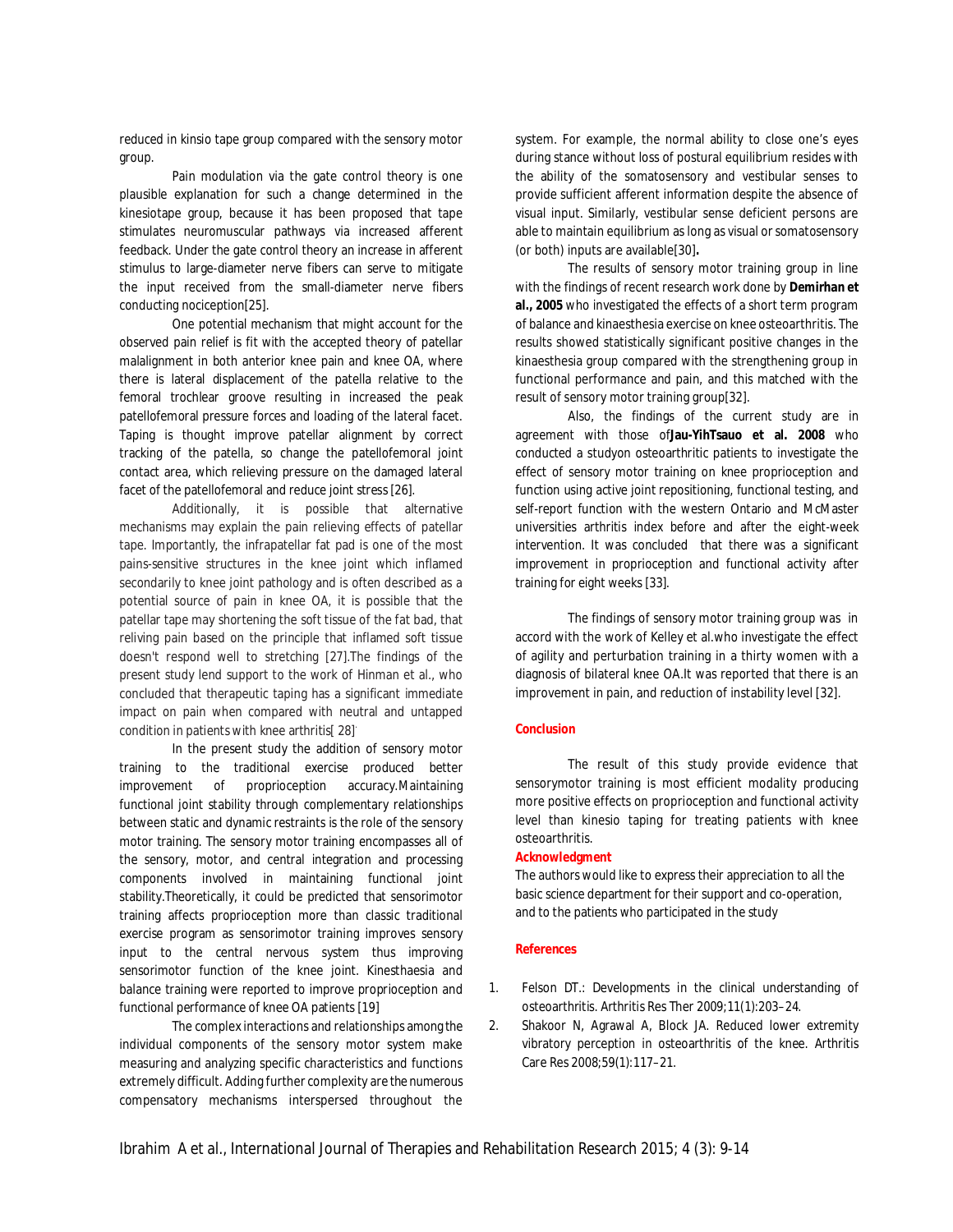- 3. Felson DT, Niu J, McClennan C, Sack B, Aliabadi P, Hunter DJ, et al.: Knee buckling: prevalence, risk factors and associated limitations in function. Ann Intern Med 2007;147(8):534–40
- 4. Deyle GD, Allison SC, Matekel RL, Ryder MG, Stang JM, Gohdes DD, et al.. Physical therapy treatment effectiveness for osteoarthritis of the knee: a randomized comparison of supervised clinical exercise and manual therapy procedures versus a home exercise programme. PhysTher 2005;85(12): 1301–17.
- 5. Eyigor S, Hepguler S, Capaci K. A comparison of muscle training methods in patients with knee osteoarthritis. ClinRheumatol 2004;23(2):109–15.
- 6. Diracoglu D, Aydin R, Baskent A, Celik A. Effects of kinesthesia and balance exercises in knee osteoarthritis. J ClinRheumatol 2005;11(6):303–10.
- 7. Tsauo JY, Cheng PF, Yang RS. The effects of sensorimotor training on knee proprioception and function for patients with knee osteoarthritis: a preliminary report. ClinRehabil. 2008;22(5):448–57
- 8. Janda V, Vavrova M. Sensory motor stimulation. In: Liebenson C, editor. Spinal rehabilitation: a manual of active care procedures. Baltimore: Williams and Wilkins; 1996. p. 319–28.
- 9. Liebenson, C.: Sensory motor training- an update. J. Bodywork and Movement Therapies.2005; 9(2):142-147.
- 10. Gruber, M., Gruber, S.B., Taube, W., Schubert, M., Beck, S.C. and Gollhofer, A.: Differential effects of ballistic sensorimotor training on rate of force development and neural activation in humans. J. Strength cond. Res. 2007;21(1):274-82.
- 11. frantocchi G., mattia F., rossi R. and etal: influence of kinesio taping applied over biceps brachii on isokinetic elbow peak torque. Aplacebo controlled study in a population of young healthy subjects". JSAMS (2012): 741: 1-6
- 12. Hinman RS, Bennell KL, Crossley KM, et al. Immediate effects of adhesive tape on pain and disability in individuals with knee osteoarthritis. Rheumatology 2003;42: 865—9.
- 13. sanjayKp: short term efficacy of kinesiotaping and exercises on chronic mechanical neck pain" K.T.G college of physiotherapy. Bangalore. (2012); MSC thesis
- 14. Gusella A, Bettuolo M, ContieroF,et.al:" Kinesiologic taping and muscular activity: A myofascial hypothesis and a randomised, blinded trial on healthy individuals". Journal of Bodywork & Movement Therapies. (2013);1-7
- 15. Lee CR; Lee DY; Jeong HS; Lee MH.: " The effects of Kinesio taping on VMO and VL EMG activities during stair ascent and descent by persons with patellofemoral pain: A preliminary study· Journal of Physical Therapy Science .2012; 24 ( 2) :153- 156.
- 16. Altman R, Asch E, Bloch D, Bole G, Borenstein D, Brandt K and et al..: Development of criteria for the classification and reportingof osteoarthritis. Classification of osteoarthritis of the knee.Diagnostic and Therapeutic Criteria Committee of the AmericanRheumatism Association. Arthritis Rheum 1986;29(8):1039–49.
- 17. Price DD, McGrath PA, Rafii A, Buckingham B.: The validationof visual analogue scales as ratio scale measures for chronic andexperimental pain. Pain 1983;17(1):45–56.
- 18. Beynnon BD, Renstro¨m PA, Konradsen L, EmlqvistLG,Gotlieb D, Dirks M.: Validation of techniques to measure knee proprioception. In: Lephart SM, Fu FH, editors. Proprioception and neuromuscular control in joint stability. USA: Human Kinestics; 2000. p. 127–38.
- 19. Meenan RF, Gertman PM, Mason JH.: Measuring health statusin arthritis. The arthritis impact measurement scales. Arthritis Rheum 1980;23(2):146–52.
- 20. Riemann BL, Lephart SM. The sensorimotor system. Part I: Thephysiologic basis of functional joint stability. J Athlet Train 2002;37(1):71–9.
- 21. Riemann BL, Lephart SM.: The sensorimotor system. Part II:The role of proprioception in motor control and functional jointstability. J Athlet Train 2002;37(1):80–4.
- 22. Pavlu D, Novosadova K.: Contribution to the objectivization ofthe method of sensorimotor training stimulation according toJanda and Vavrova with regard to evidence-basedpractice.RehabilPhys Med 2001;8(4):178–81.
- 23. Rana S. H., Kay M C. and Jenny McConnell K.: Efficacy of knee tape in the management of osteoarthritis of the knee: blinded randomised controlled trial. BMJ 2003 July 17; Available from URL: http://dx.doi.org/10.1136/bmj
- 24. Akinbo SR, Ojetunde AM.: Comparison of the effect of kinesio tape on pain and joint range of motion in patients with knee joint osteoarthritis and knee sport injury. Nigerian Medical Practitioner 2007; 52:65-9.
- 25. Kneeshaw D.: Shoulder taping in the clinical setting. J Bodywork Movement Ther. 2002;6:2-8.
- 26. Ng GYF, Cheng JMF.: The effects of patellar taping on pain and neuromuscular

performance in subjects with patellofemoral pain syndrome. *Clin Rehabil.*2002;16(8):821-827.

- 27. Duri, Z., Aichroth, P. and Dowd, G.: The fat pad: clinical observations.Am J Knee Surg. 1996; 9: 55-66.
- 28. Hinman, R., Bennell, K., Crossley, K. and McConnell, J.: Immediate effects of adhesive tape on pain and disability in individuals with knee osteoarthritis. Rheumatology.2003; 42: 865-869.
- 29. Diracoglu D, Aydin R, Baskent A, Celik A.: Effects of kinesthesia and balance exercises in knee osteoarthritis. J ClinRheumatol 2005;11(6):303–10.
- 30. Lephart SM, Riemann Bl and Fu FH. Introduction to the sensorimotor system. In: Lephart SM, Fu FH, eds.: Proprioception and Neuromuscular Control in Joint Stability. Champaign, IL: Human Kinetics; 2000.
- 31. Demirhan D, Resa A, Akin B and Ajda C.: Effects of kinaesthesia and balance exercises in knee osteoarthritis. ClinRheumat. 2005; 11(6):151-159.
- 32. Jau-Yih T., Pai-Fu C., and Rong-Sen Y.: The effect of sensorimotor training on knee proprioception and function for

Ibrahim A et al., International Journal of Therapies and Rehabilitation Research 2015; 4 (3): 9-14